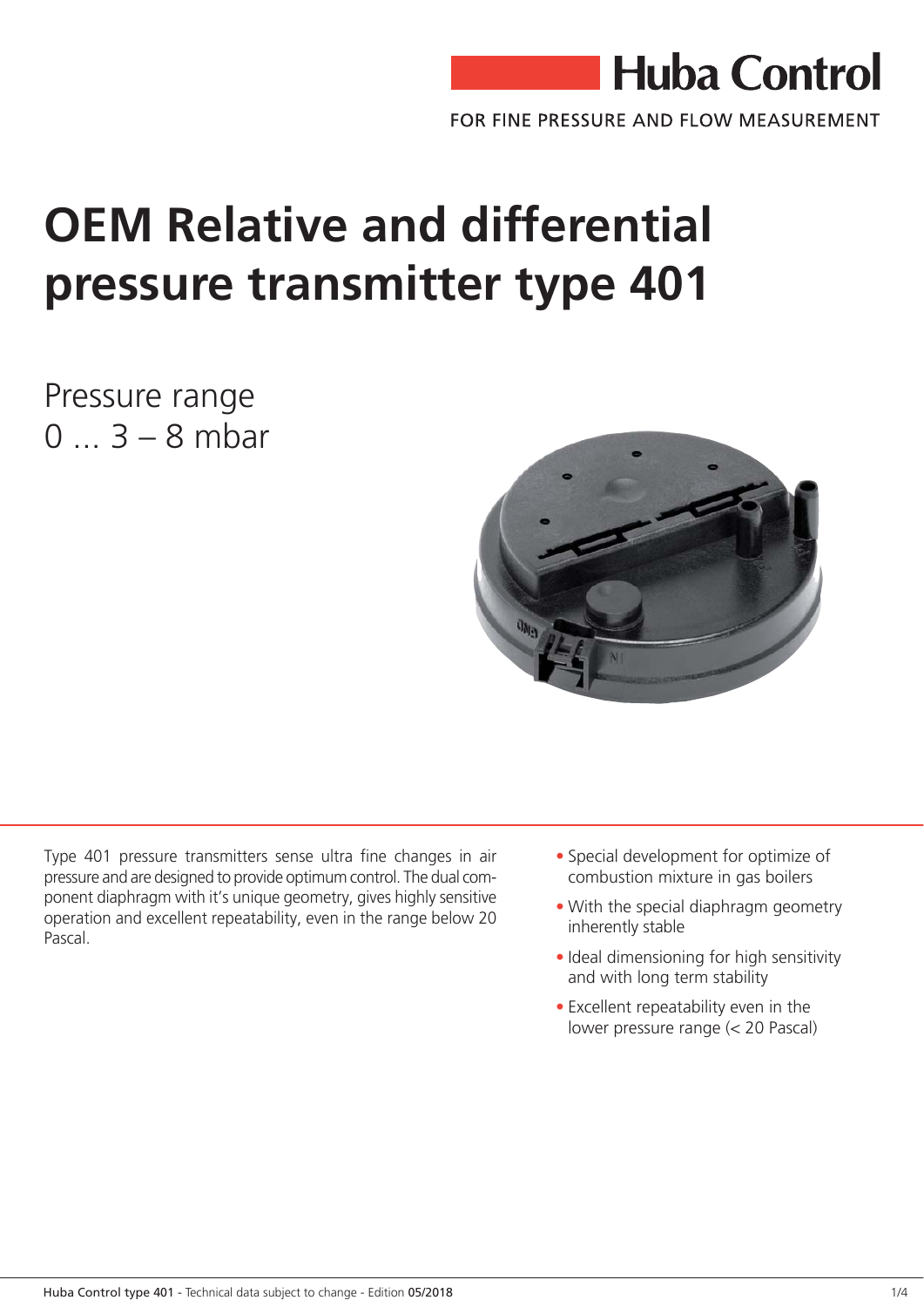|                     | <b>Technical overview</b>                              |                                                                                                                   |            |                                                                          |                                        |                                                   |
|---------------------|--------------------------------------------------------|-------------------------------------------------------------------------------------------------------------------|------------|--------------------------------------------------------------------------|----------------------------------------|---------------------------------------------------|
| Pressure range      |                                                        |                                                                                                                   |            |                                                                          |                                        |                                                   |
|                     | Relative and differential                              |                                                                                                                   |            |                                                                          | $03 - 8$ mbar                          |                                                   |
|                     | <b>Operating conditions</b>                            |                                                                                                                   |            |                                                                          |                                        |                                                   |
| Medium              |                                                        |                                                                                                                   |            |                                                                          | Air and neutral gases                  |                                                   |
|                     |                                                        |                                                                                                                   |            | Medium / ambient                                                         | $0+70 °C$                              |                                                   |
| Temperature         |                                                        |                                                                                                                   |            | Storage                                                                  | $-40+70$ °C                            |                                                   |
|                     |                                                        |                                                                                                                   |            |                                                                          | 25 mbar                                |                                                   |
|                     | Tolerable overload on one side                         |                                                                                                                   |            |                                                                          |                                        | 100 mbar short period at room temperature         |
| Rupture pressure    |                                                        |                                                                                                                   |            | 200 mbar                                                                 |                                        |                                                   |
| Leak rate           |                                                        |                                                                                                                   |            |                                                                          |                                        | < 5 cm <sup>3</sup> /h (Air), at nominal pressure |
|                     |                                                        |                                                                                                                   |            |                                                                          |                                        |                                                   |
|                     | Materials in contact with the medium                   |                                                                                                                   |            |                                                                          |                                        |                                                   |
| Case                |                                                        |                                                                                                                   |            |                                                                          | Polycarbonate (PC)                     |                                                   |
| Diaphragm           |                                                        |                                                                                                                   |            |                                                                          | LSR (Liquid Silicon Rubber)            |                                                   |
| Sensor              |                                                        |                                                                                                                   |            |                                                                          | Ceramic Al <sub>2</sub> O <sub>z</sub> |                                                   |
|                     |                                                        |                                                                                                                   |            |                                                                          |                                        |                                                   |
| Electrical overview |                                                        |                                                                                                                   |            |                                                                          |                                        |                                                   |
| Output              |                                                        |                                                                                                                   |            |                                                                          | 0.54.5V                                |                                                   |
| Power supply        |                                                        |                                                                                                                   |            |                                                                          | $10.418$ VDC <sup>1)</sup>             |                                                   |
| Load                |                                                        |                                                                                                                   |            |                                                                          | > 15 kOhm (to GND)                     |                                                   |
| Current consumption |                                                        | At nominal pressure without load                                                                                  |            |                                                                          | $< 8$ mA                               |                                                   |
|                     | Polarity reversal protection                           |                                                                                                                   |            |                                                                          | Mechanically protected                 |                                                   |
|                     | Electronical compatibility                             | The product is designed exclusively for installation in equipment. The customer is responsible for CE conformity. |            |                                                                          |                                        |                                                   |
|                     |                                                        |                                                                                                                   |            |                                                                          |                                        |                                                   |
| Dynamic response    |                                                        |                                                                                                                   |            |                                                                          |                                        |                                                   |
| Response time       |                                                        |                                                                                                                   |            |                                                                          | $< 10$ ms                              |                                                   |
| Load cycle          |                                                        |                                                                                                                   |            |                                                                          | < 10 Hz                                |                                                   |
|                     |                                                        |                                                                                                                   |            |                                                                          |                                        |                                                   |
| Protection standard |                                                        |                                                                                                                   |            |                                                                          | Protection class                       |                                                   |
| IP 00               |                                                        |                                                                                                                   |            |                                                                          | Ш                                      |                                                   |
|                     |                                                        |                                                                                                                   |            |                                                                          |                                        |                                                   |
|                     | <b>Electrical connections</b>                          |                                                                                                                   |            |                                                                          |                                        |                                                   |
|                     | 3 pole plug connector RAST 2.5                         |                                                                                                                   |            |                                                                          |                                        |                                                   |
|                     |                                                        |                                                                                                                   |            |                                                                          |                                        |                                                   |
| Pressure connection |                                                        |                                                                                                                   |            |                                                                          |                                        |                                                   |
| Pipe Ø 6.2 mm       |                                                        |                                                                                                                   |            |                                                                          |                                        |                                                   |
|                     |                                                        |                                                                                                                   |            |                                                                          |                                        |                                                   |
|                     | Mounting instruction                                   | Diaphragm horizontal (recommend)                                                                                  |            | Presssure connections facing downward                                    |                                        |                                                   |
|                     | Installation arrangement                               | Diaphragm vertical (on request)                                                                                   |            | Pressure connections lateral, signal approx. 13 Pa below actual pressure |                                        |                                                   |
|                     |                                                        |                                                                                                                   |            | Snap mounting in sheet steel (thickness 1 and 2 mm)                      |                                        |                                                   |
| Mounting            |                                                        |                                                                                                                   |            | Mounting bracket type A / type B                                         |                                        |                                                   |
|                     |                                                        |                                                                                                                   |            |                                                                          |                                        |                                                   |
| Tests / Admissions  |                                                        |                                                                                                                   |            |                                                                          |                                        |                                                   |
| <b>DVGW</b>         |                                                        |                                                                                                                   |            |                                                                          |                                        | CE-0085BP0459 (DVGW) acc. DIN EN 1854             |
|                     | Gas appliance directive                                |                                                                                                                   |            |                                                                          | 2016/426/EG                            |                                                   |
|                     |                                                        |                                                                                                                   |            |                                                                          |                                        |                                                   |
| Weight              |                                                        |                                                                                                                   |            |                                                                          |                                        |                                                   |
| Without accessories |                                                        |                                                                                                                   |            |                                                                          | $\sim$ 45 g                            |                                                   |
|                     |                                                        |                                                                                                                   |            |                                                                          |                                        |                                                   |
| Packaging           |                                                        |                                                                                                                   |            |                                                                          |                                        |                                                   |
|                     | Cardboard boxes with blister pack inserts (returnable) |                                                                                                                   |            |                                                                          |                                        |                                                   |
|                     |                                                        |                                                                                                                   |            |                                                                          |                                        |                                                   |
|                     | Ordering batches quantities / Transport volumes        |                                                                                                                   |            |                                                                          |                                        |                                                   |
| Pieces              | Varaint                                                | Length (cm)                                                                                                       | Width (cm) | Height (cm)                                                              | Weight (kg)                            | Blister (20 pcs)                                  |
| 1440                | 12 Box on euro-palette                                 | 120                                                                                                               | 80         | 93                                                                       | 134                                    | 72                                                |
| 120                 | 1 Box                                                  | 59                                                                                                                | 39         | 26                                                                       | 9.5                                    | 6                                                 |

| 'Accuracv |  |  |  |
|-----------|--|--|--|
|           |  |  |  |
|           |  |  |  |

| <b>Parameter</b>                         |      | Unit     |             |
|------------------------------------------|------|----------|-------------|
| Tolerance zero point <sup>2)</sup>       | max. | $%$ fs   | ± 0.5       |
| Tolerance full scale <sup>2)</sup>       | max. | $%$ fs   | $-1.5/+0.5$ |
| Resolution                               |      | $%$ fs   | 0.1         |
| Total of linearity,                      |      |          |             |
| hysteresis and repeatability             | max. | $%$ fs   | ± 0.3       |
| Long term stability acc. to DIN EN 60770 |      | $%$ fs   | ± 1.0       |
| TC zero point 3)                         | typ. | % fs/10K | ± 0.2       |
| TC zero point 3)                         | max. | % fs/10K | ± 0.3       |
| TC sensitivity <sup>3)</sup>             | typ. | % fs/10K | ± 0.1       |



seconds

<sup>1)</sup> Power supply possible up to 28 VDC (with higher Power up drift see diagram)  $2^{p}$  For changing diaphragm position from horizontal to vertical, approx. -0.13 mbar.  $3^{p}$ TC = Temperature coefficient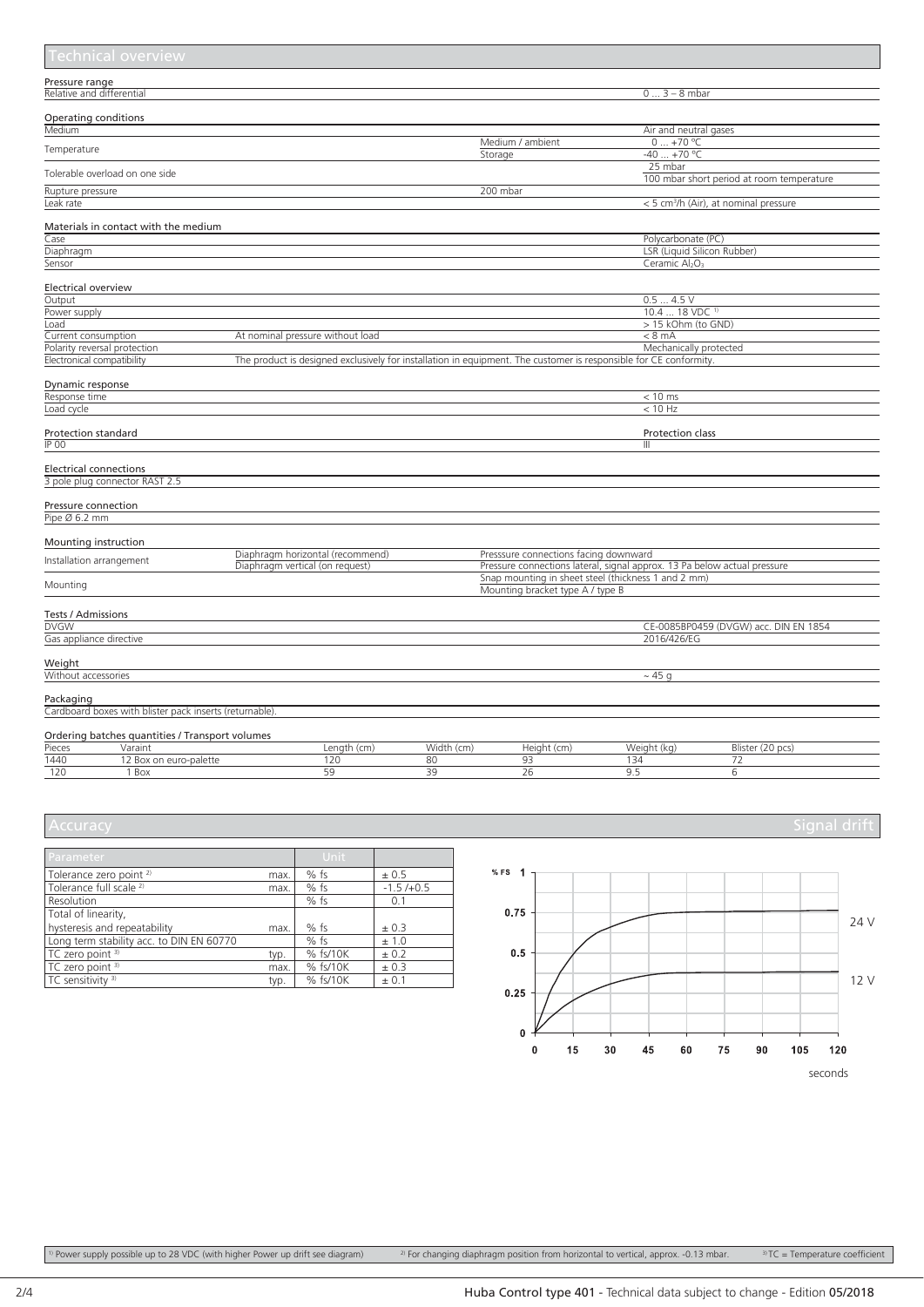| Order code selection table |                                     | Order number |  |          |  |  |
|----------------------------|-------------------------------------|--------------|--|----------|--|--|
|                            | $0$ 3 mbar                          | Δ            |  | $\Omega$ |  |  |
|                            | $05$ mbar                           | 4            |  | $\Omega$ |  |  |
| Pressure range             | $08$ mbar                           | Δ            |  | $\Omega$ |  |  |
|                            | Full scale signal at these pressure |              |  |          |  |  |

| Accessories <sup>1)</sup>                  |                                            |              |  |
|--------------------------------------------|--------------------------------------------|--------------|--|
|                                            |                                            | Order number |  |
| Bracket type A                             |                                            | 100295       |  |
| Bracket type B                             |                                            | 100098       |  |
| Fixing screw for wall thickness $1 - 2$ mm | Length of screw 6 mm (min. required 2 pcs) | 102976       |  |
| Orifice for pulsed pressure                |                                            | 100251       |  |
| Connector Rast 2.5 with cable 30 cm        |                                            | 111668       |  |
| Connector Rast 2.5 with cable 110 cm       |                                            | 101817       |  |
| Connector Rast 2.5 with cable 150 cm       |                                            | 112282       |  |
| Calibration certificate                    |                                            | 104551       |  |
|                                            |                                            |              |  |

| AMP connector $2$ | Manufacture's Part No. | Eolour | for flexible wire                            |                                 |
|-------------------|------------------------|--------|----------------------------------------------|---------------------------------|
|                   | 3-829868-3             | grey   | $7 \times 0.20$ mm = 0.22 mm <sup>2</sup> or |                                 |
|                   |                        |        | $12 \times 0.20$ mm = 0.35 mm <sup>2</sup>   |                                 |
|                   | -966194-3              | beige  | $7 \times 0.25$ mm = 0.35 mm <sup>2</sup>    | Connector with cable<br>$-$ rod |









Direct mounting onto armature (fittings)



Other dimensions as per «Thickness 1 mm»



 $10$  Accessories supplied loose 2) To be ordered separately from original manufacturer. Further information can be found in the manufacturer specification No. 114-18049.49 zu finden.